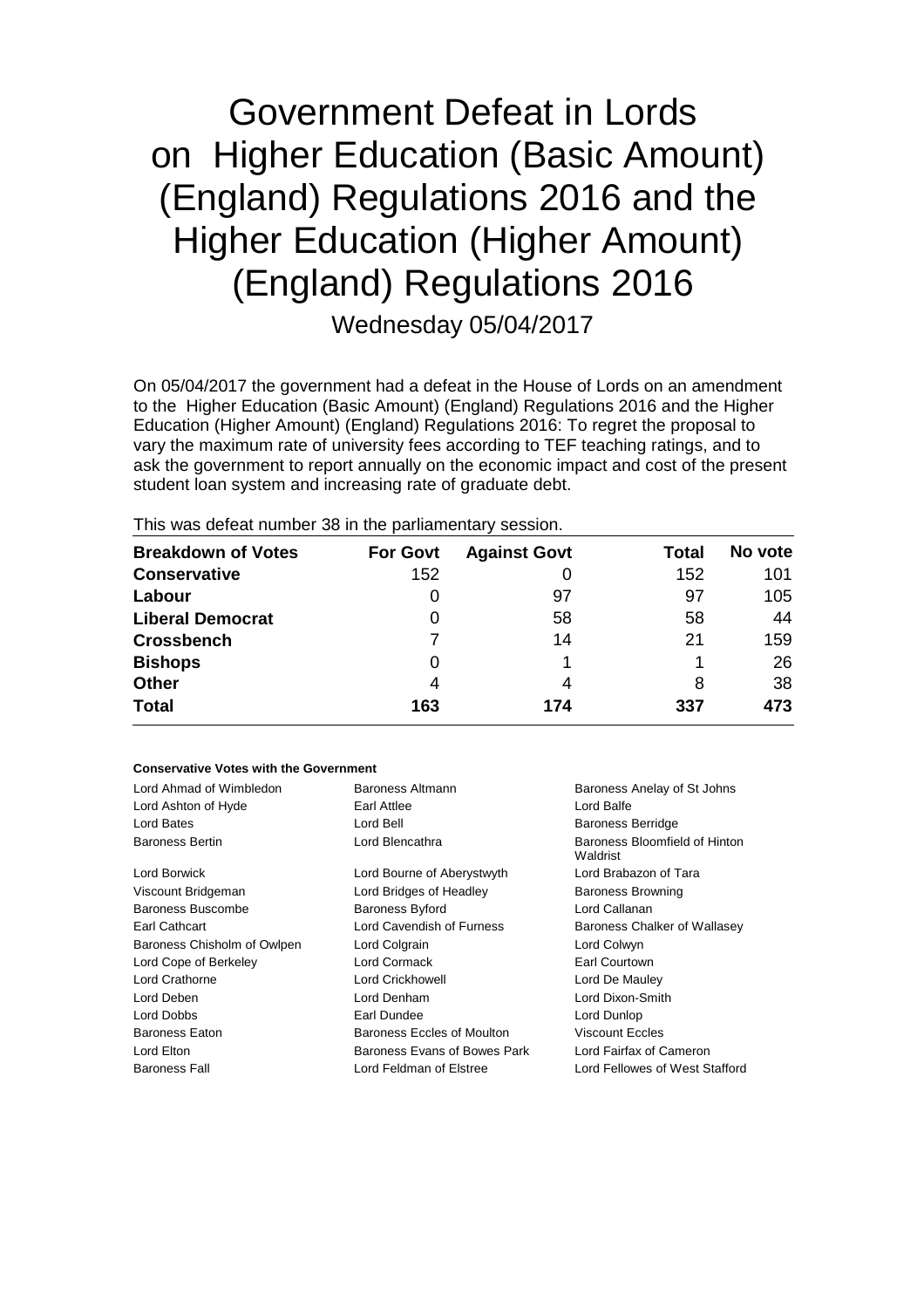Lord Framlingham Lord Fraser of Corriegarth Lord Gardiner of Kimble Baroness Gardner of Parkes Lord Garel-Jones Lord Geddes Lord Glenarthur Lord Glendonbrook Lord Gold Baroness Goldie Lord Goodlad Lord Grade of Yarmouth Lord Green of Hurstpierpoint Lord Griffiths of Fforestfach Viscount Hailsham Lord Hamilton of Epsom Lord Hayward **Baroness Helic** Lord Henley Lord Higgins Lord Holmes of Richmond Earl Home **Baroness Hooper Baroness Hooper** Lord Howard of Lympne Lord Howard of Rising **Earl Howe** Earl Howe Lord Howell of Guildford Lord Hunt of Wirral Lord James of Blackheath Lord Jopling Lord Keen of Elie **Lord Lamont of Lerwick** Lord Lang of Monkton Lord Leigh of Hurley **Lord Lexden** Earl Lindsay Lord Lingfield Lord Lupton Lord MacLaurin of Knebworth Lord Magan of Castletown Lord Mancroft **Lord Mancroft** Lord Marlesford Lord McColl of Dulwich Baroness McGregor-Smith Lord McInnes of Kilwinning Baroness McIntosh of Pickering Baroness Mobarik Baroness Morris of Bolton Baroness Noakes Lord Northbrook Lord O'Shaughnessy Baroness O'Cathain **Baroness Oppenheim-Barnes** Lord Patten Baroness Pidding Lord Polak Lord Popat Lord Porter of Spalding **Lord Price** Lord Price **Lord Prior Communist Lord Prior Communist Prior** Communist Lord Prior of Brampton Baroness Rawlings **Baroness Redfern Baroness Redfern** Lord Robathan Lord Sanderson of Bowden Lord Sassoon and Baroness Scott of Bybrook Earl Selborne Lord Selkirk of Douglas Lord Selsdon Baroness Shackleton of Belgravia Baroness Sharples Baroness Shephard of Northwold Lord Sherbourne of Didsbury **Baroness Shields Lord Shinkwin** Earl Shrewsbury Lord Skelmersdale Lord Spicer Baroness Stowell of Beeston Baroness Stroud Baroness Sugg Lord Suri Lord Taylor of Holbeach Lord Tebbit Viscount Trenchard Lord True **Baroness** Vere of Norbiton Lord Wakeham Baroness Warsi Lord Wasserman Lord Wei **Baroness Wheatcroft** Lord Whitby **Contains Lord Whitby** Baroness Wilcox Lord Willetts Baroness Williams of Trafford

Lord Flight **Baroness Fookes** Lord Forsyth of Drumlean Lord Young of Cookham Viscount Younger of Leckie

Lord Moynihan **Baroness Newlove** Baroness Newlove **Baroness Nicholson of Winterbourne** 

#### **Conservative Votes against the Government**

#### **Labour Votes with the Government**

### **Labour Votes against the Government**

Baroness Adams of Craigielea Baroness Andrews Lord Bassam of Brighton Lord Berkeley **Lord Bradley Lord Bradley Lord Brookman** Lord Campbell-Savours **Lord Carter of Coles** Baroness Chakrabarti Viscount Chandos **Lord Collins of Highbury** Baroness Corston Baroness Crawley **Lord Cunningham of Felling** Lord Davies of Oldham Lord Davies of Stamford Baroness Dean of Thornton-le-Fylde Baroness Donaghy Baroness Drake Lord Dubs Lord Elder Baroness Farrington of Ribbleton Lord Faulkner of Worcester Lord Foster of Bishop Auckland Lord Foulkes of Cumnock Baroness Gale Controller Lord Giddens Baroness Golding Lord Grantchester Lord Grocott Viscount Hanworth Lord Harris of Haringey Lord Harrison Lord Haworth **Baroness Hayter of Kentish Town** Baroness Healy of Primrose Hill Baroness Henig Lord Hollick Baroness Hollis of Heigham Lord Howarth of Newport **Baroness Howells of St Davids** Lord Hoyle Lord Hunt of Chesterton Lord Hunt of Kings Heath Lord Jones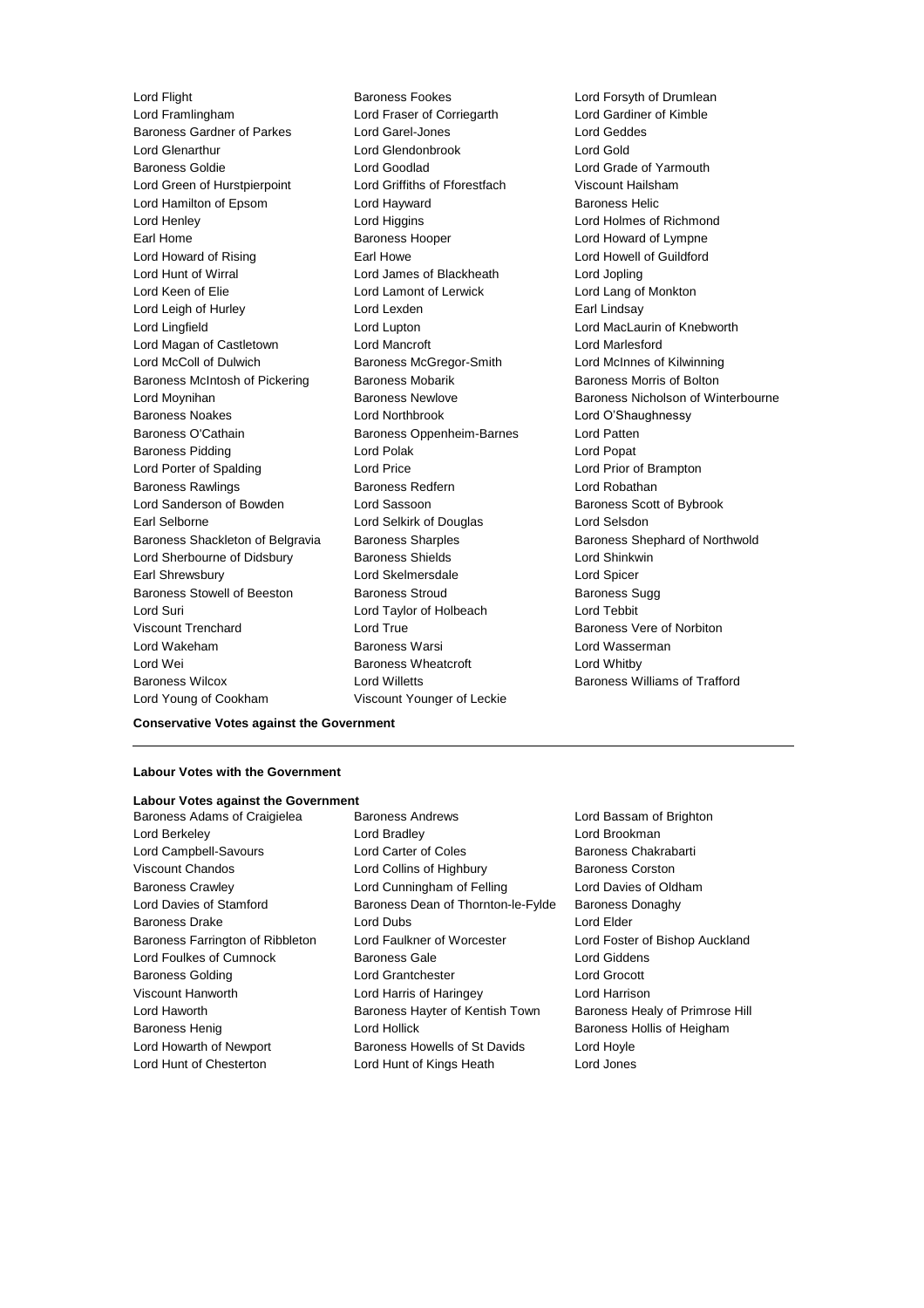Baroness Young of Old Scone

Baroness Jones of Whitchurch Baroness Jowell Lord Judd Lord Kennedy of Southwark **Baroness Kennedy of The Shaws** Baroness Kinnock of Holyhead Lord Kinnock Lord Kirkhill Baroness Lawrence of Clarendon Lord Layard Lord Lea of Crondall Lord Lennie Baroness Lister of Burtersett Lord Livermore **Baroness Mallalieu** Baroness Mallalieu Lord McAvoy Baroness McIntosh of Hudnall Lord McKenzie of Luton Lord Monks **Baroness Morgan of Huyton** Baroness Morris of Yardley Lord Morris of Handsworth **Lord Murphy of Torfaen** Baroness Nye Lord Pendry Baroness Pitkeathley Lord Prescott Baroness Primarolo Baroness Quin Lord Radice Baroness Ramsay of Cartvale Lord Rosser Lord Sawyer Baroness Sherlock Viscount Simon Baroness Smith of Basildon Lord Soley Lord Stevenson of Balmacara Lord Stone of Blackheath Baroness Thornton **Baroness Thornton** Lord Touhig **Baroness Warwick of Undercliffe** Lord Watson of Invergowrie Lord West of Spithead Baroness Wheeler Baroness Whitaker Lord Whitty Lord Winston Lord Woolmer of Leeds Baroness Worthington Lord Young of Norwood Green

Lord Alderdice **Lord Allan of Hallam** 

#### **Liberal Democrat Votes with the Government**

## **Liberal Democrat Votes against the Government**

Baroness Bakewell of Hardington Mandeville Lord Bradshaw Baroness Brinton Lord Burnett Baroness Burt of Solihull Lord Campbell of Pittenweem Lord Clement-Jones Lord Cotter **Baroness Featherstone** Baroness Garden of Frognal Lord German Earl Glasgow Lord Goddard of Stockport Lord Greaves Baroness Grender Baroness Hamwee Baroness Humphreys **Lord Hussain Baroness Jolly Baroness Jolly** Lord Kirkwood of Kirkhope Baroness Kramer Lord Lee of Trafford Lord Lester of Herne Hill **Baroness Ludford Lord Lord McNally** Lord Newby Baroness Northover Lord Oates Lord Paddick **Baroness Parminter** Baroness Parminter Baroness Randerson Lord Sharkey **Baroness Sheehan** Lord Shipley **Lord Shipley** Lord Shutt of Greetland Baroness Smith of Newnham Lord Steel of Aikwood Lord Stoneham of Droxford Lord Storey Lord Strasburger Lord Teverson **Lord Thomas of Gresford** Baroness Thornhill Lord Tope **Lord Tyler Lord Tyler Baroness Tyler of Enfield** Lord Wallace of Saltaire **Lord Wallace of Tankerness** Baroness Walmsley Lord Willis of Knaresborough

Lord Beith **Baroness** Benjamin Lord Razzall Lord Rennard Baroness Scott of Needham Market

#### **Crossbench Votes with the Government**

Lord Aberdare Lord Green of Deddington Lord Jones of Birmingham Lord Kakkar **Countess of Mar** Baroness Masham of Ilton Baroness Masham of Ilton

### **Crossbench Votes against the Government**

Viscount Craigavon **Communist Craigavon** Lord Dykes **Baroness Hayman** Lord Hope of Craighead Baroness Howe of Idlicote Lord Low of Dalston Baroness Neuberger **Baroness O'Loan** Earl Sandwich Lord Stevens of Kirkwhelpington Lord Trevethin and Oaksey

Lord St John of Bletso

Lord Bilimoria **Lord Birt**